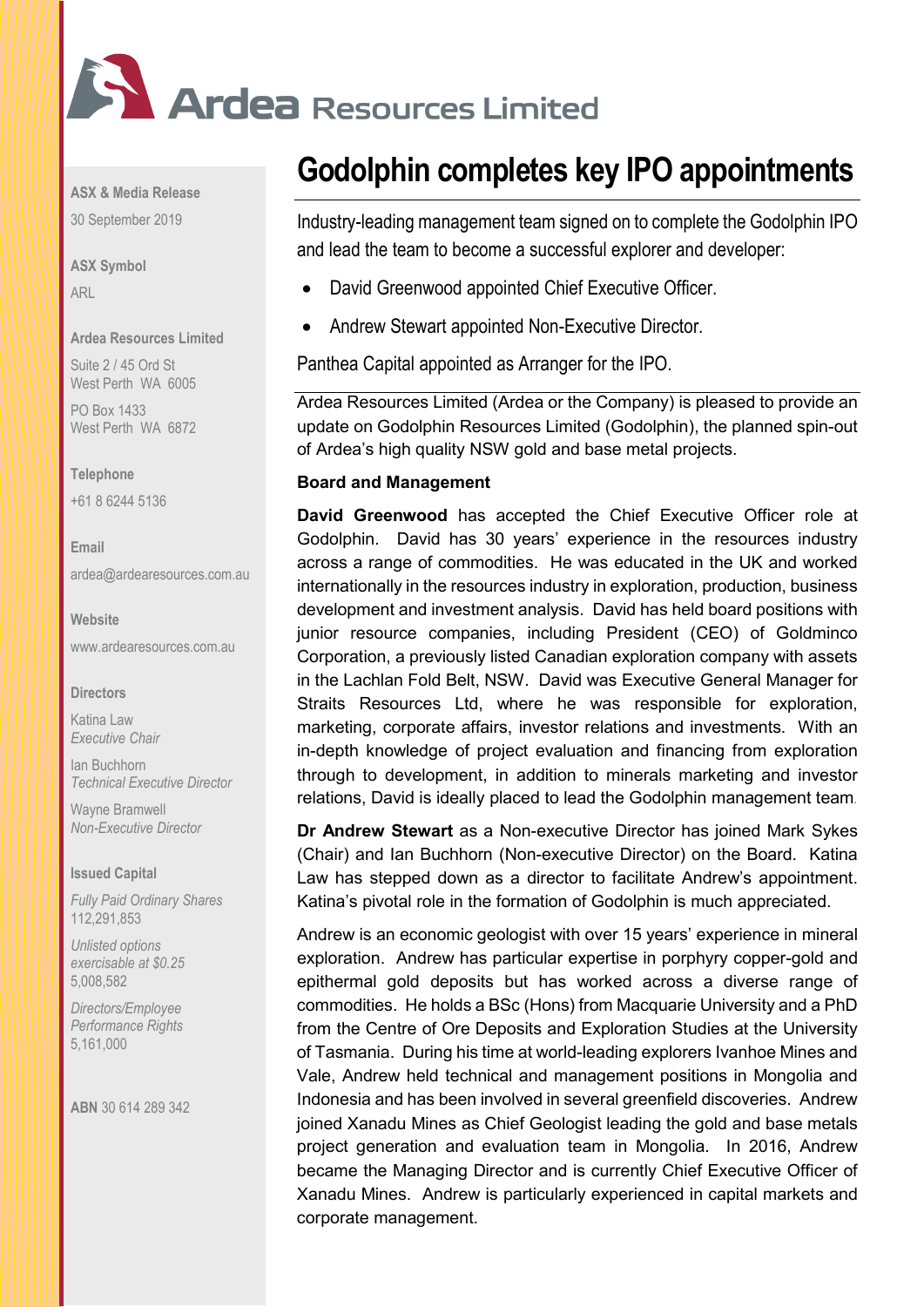

**Panthea Capital** has been appointed as Arranger for the IPO. Panthea is Sydney-based, with an excellent track record in the resources sector (notably their recent funding projects include the listing of successful gold developer Yandal Resources ASX:YRL).

Panthea Managing Director Andrew Bald noted:

*"Godolphin's 3,200 km<sup>2</sup> holding around Cadia-Ridgeway and Northparkes provides exceptional exposure to the world-class Lachlan Fold Belt (LFB) gold-base metal province, with the new Boda gold discovery confirming the LFB's pre-eminence. In addition, Godolphin already has a robust gold resource base to focus upon and expand at Lewis Ponds, Mount Aubrey and Yeoval, with drilling planned to commence soon after listing."* 

Supporting Panthea's positive market view, Ardea CEO Andrew Penkethman commented:

*"The Godolphin management team is now complete with Andrew and David accepting their offers, Panthea has been appointed as Arranger for the IPO, all Prospectus expert reports have been finalised, and the Notice of Meeting for Ardea shareholders to approve the Godolphin demerger is with statutory authorities for approval. If all goes to plan, we are in line for a Q4 2019 listing on ASX.*

*On the exploration front, Godolphin's Copper Hill East gold-copper project in the Molong Volcanic Belt has come to the fore. The Orange-based team has completed initial field studies confirming the geological similarity of Copper Hill East geology to the recent Boda porphyry discovery, 50km north along structure, and Cadia-Ridgeway gold mining operation 50km south (refer Figure 1).*



*Figure 1 – Tenure map for Ardea's forthcoming spin-out, Godolphin Resources Limited. Godolphin will have a contiguous tenement holding from Mt Aubrey to Lewis Ponds in and around the Lachlan Transverse Zone, which is the axis around which the major deposits of the Lachlan Fold Belt cluster. Note the location of the recent Boda gold-copper porphyry discovery.*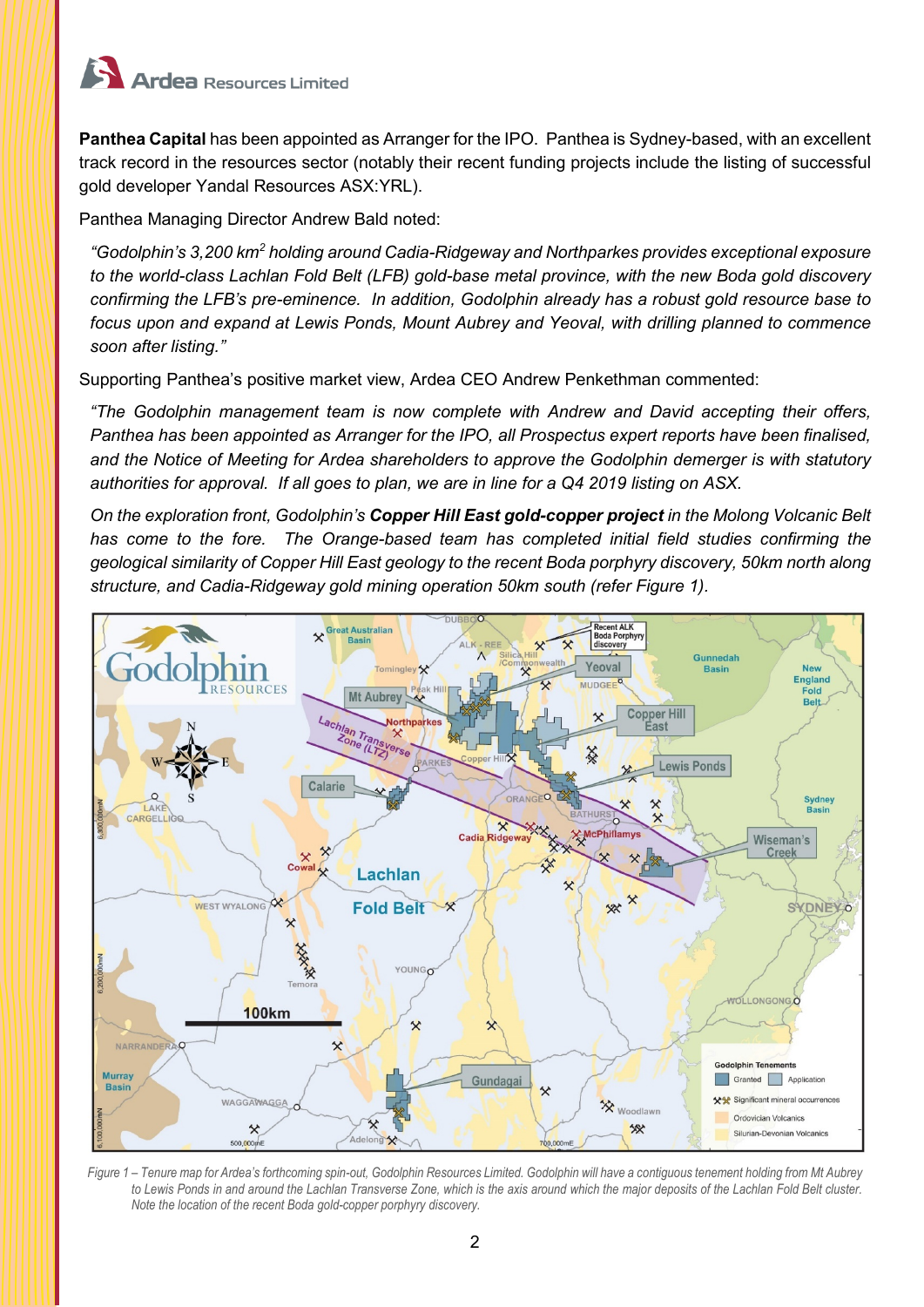

# **Godolphin IPO**

As previously announced, the Initial Public Offering (IPO) of **Godolphin Resources Limited** (Godolphin) will offer existing Ardea shareholders and new subscribers exposure to a publicly-listed company with a tenement portfolio within the highly prospective Lachlan Fold Belt (LFB) region of NSW.

Highlights of the proposed IPO include:

- Ardea shareholders to receive an in-specie distribution of 30 million Godolphin vendor shares at nil cost, plus have a priority right to subscribe for IPO shares.
- The IPO will seek to raise a minimum of \$4.5m (before costs) up to a maximum of \$8m via the issuance of up to 40 million new fully ordinary paid shares at an issue price of \$0.20 per share.

The Notice of Meeting is now with regulators and the Prospectus for Godolphin will be lodged immediately after the meeting of shareholders is concluded.

The Boards of both Ardea and Godolphin are working towards a listing of Godolphin before the end of 2019.

Additional updates will be provided as the Godolphin IPO continues to gain momentum.

# **About Ardea Resources**

Ardea Resources (ASX:ARL) is an ASX listed resources company, with 100%-controlled Australian-based projects, prioritising a three-pronged value creation strategy which is:

- development of the Goongarrie Nickel Cobalt Project, which is part of the larger Kalgoorlie Nickel Project, a globally significant series of nickel-cobalt deposits which host the largest nickel-cobalt resource in the developed world, coincidentally located as a cover sequence overlying fertile orogenic gold targets;
- advanced-stage exploration at WA gold and nickel sulphide targets within the Eastern Goldfields world-class nickel-gold province; and
- the Godolphin Resources Limited demerger of the NSW gold and base metal assets with in-specie share distribution, with all projects located within the Lachlan Fold Belt world-class gold-copper province, specifically within the Lachlan Transverse Zone (hosts McPhillamy's gold and Cadia and Northparkes gold-copper) and splay fault of the Gilmore Suture (hosts Cowal gold).

## **For further information regarding Ardea, please visit www.ardearesources.com.au or contact:**

Andrew Penkethman CEO, Ardea Resources Limited Tel +61 8 6244 5136

## **For more information regarding the proposed IPO of Godolphin, please contact:**

David Greenwood Andrew Bald CEO, Godolphin Resources Limited Managing Director, Panthea Capital Tel +61 8 6244 5136 M: +61 409 758 229 E: info@godolphinresources.com.au E: info@pantheacapital.com.au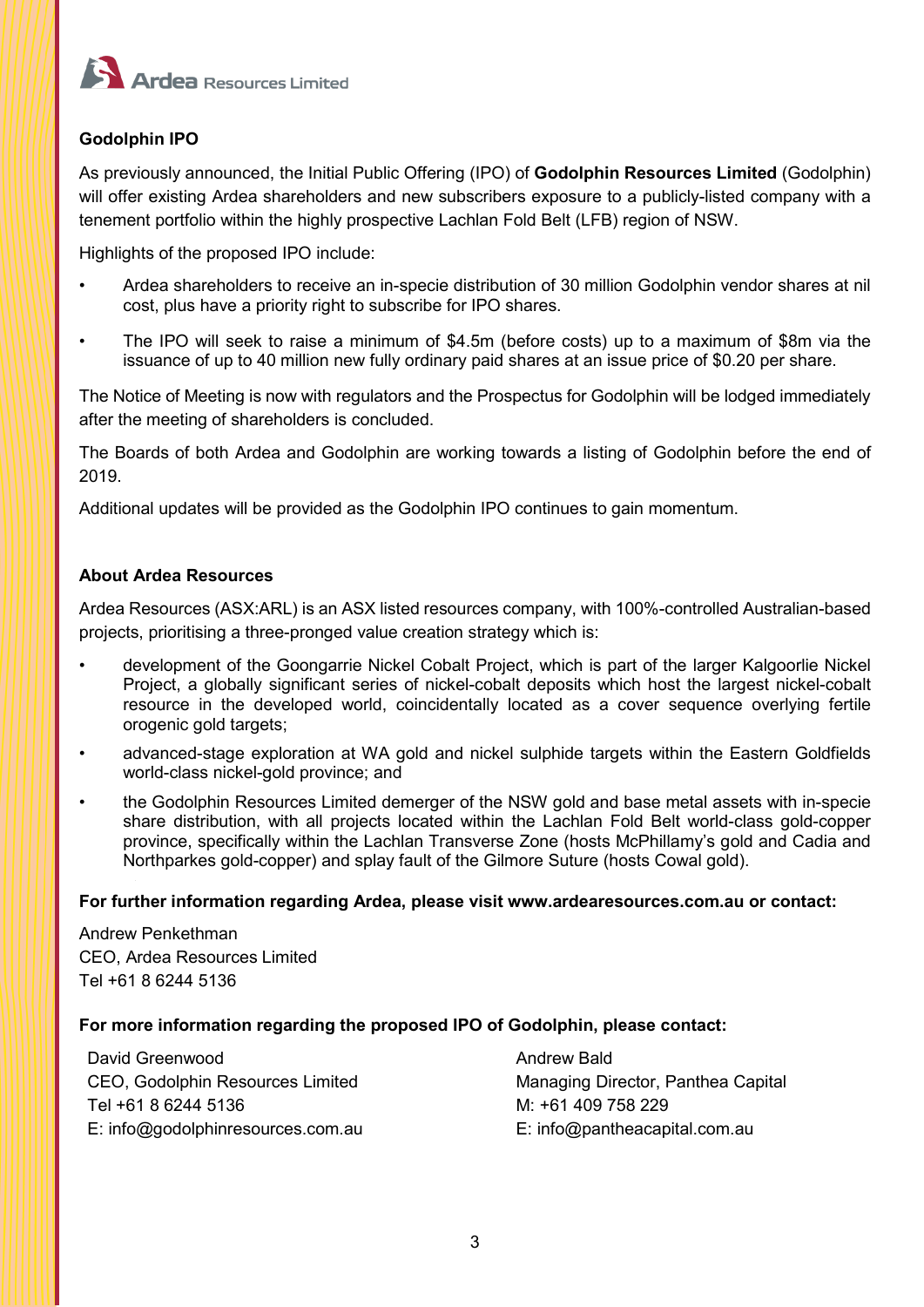



# **Appendix 1**

A summary of the material terms agreed for David Greenwood's Executive Services Agreement:

| <b>Commencement Date</b>              | 1 November 2019.                                                                                                                                                                                                                                                           |
|---------------------------------------|----------------------------------------------------------------------------------------------------------------------------------------------------------------------------------------------------------------------------------------------------------------------------|
| <b>Total Fixed Remuneration (TFR)</b> | \$275,000 plus statutory superannuation.                                                                                                                                                                                                                                   |
| <b>Short Term Incentive</b>           | David will be entitled to short term incentive payments of up to<br>\$50,000 on a gross basis for meeting criteria determined by the<br>Godolphin Board.                                                                                                                   |
| <b>Long Term Incentive</b>            | Entitled to participate in Godolphin's long-term incentive option plan.<br>At the time of listing, David will be entitled to receive 500,000<br>incentive options with an exercise price of \$0.25 per option and<br>vesting conditions determined by the Godolphin Board. |
| <b>Termination and Notice</b>         | Either party may terminate the agreement without cause by providing<br>three months' written notice. This period may be paid out at the<br>election of Godolphin.                                                                                                          |